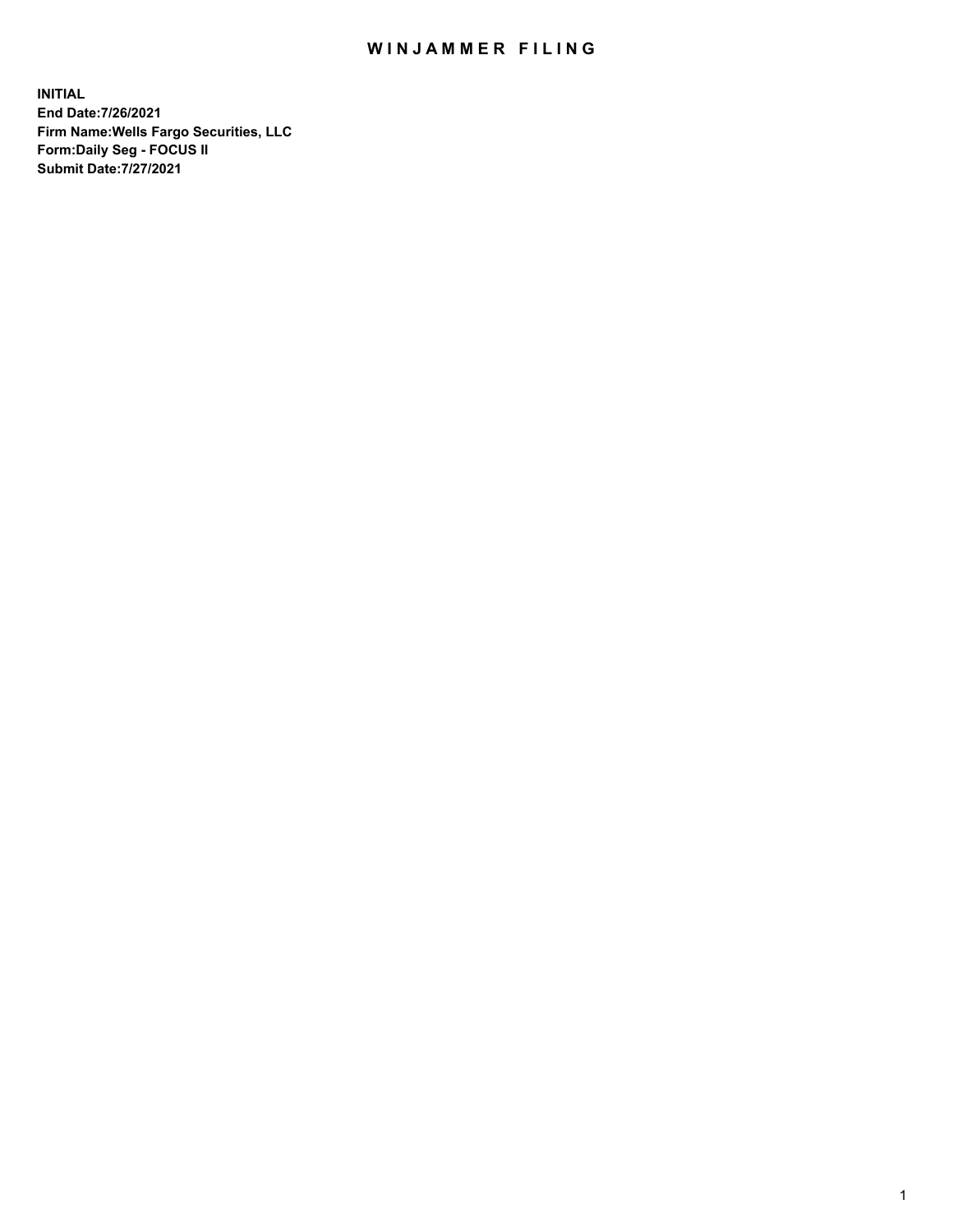**INITIAL End Date:7/26/2021 Firm Name:Wells Fargo Securities, LLC Form:Daily Seg - FOCUS II Submit Date:7/27/2021 Daily Segregation - Cover Page**

| Name of Company                                                                                                                                                                                                                                                                                                                | <b>Wells Fargo Securities LLC</b>                                         |
|--------------------------------------------------------------------------------------------------------------------------------------------------------------------------------------------------------------------------------------------------------------------------------------------------------------------------------|---------------------------------------------------------------------------|
| <b>Contact Name</b>                                                                                                                                                                                                                                                                                                            | <b>James Gnall</b>                                                        |
| <b>Contact Phone Number</b>                                                                                                                                                                                                                                                                                                    | 917-699-6822                                                              |
| <b>Contact Email Address</b>                                                                                                                                                                                                                                                                                                   | james.w.gnall@wellsfargo.com                                              |
| FCM's Customer Segregated Funds Residual Interest Target (choose one):<br>a. Minimum dollar amount: ; or<br>b. Minimum percentage of customer segregated funds required:% ; or<br>c. Dollar amount range between: and; or<br>d. Percentage range of customer segregated funds required between:% and%.                         | 270,000,000<br>$\overline{\mathbf{0}}$<br>0 <sub>0</sub><br>00            |
| FCM's Customer Secured Amount Funds Residual Interest Target (choose one):<br>a. Minimum dollar amount: ; or<br>b. Minimum percentage of customer secured funds required:%; or<br>c. Dollar amount range between: and; or<br>d. Percentage range of customer secured funds required between:% and%.                            | 40,000,000<br>$\overline{\mathbf{0}}$<br>0 <sub>0</sub><br>0 <sub>0</sub> |
| FCM's Cleared Swaps Customer Collateral Residual Interest Target (choose one):<br>a. Minimum dollar amount: ; or<br>b. Minimum percentage of cleared swaps customer collateral required:% ; or<br>c. Dollar amount range between: and; or<br>d. Percentage range of cleared swaps customer collateral required between:% and%. | 375,000,000<br><u>0</u><br>00<br>00                                       |

Attach supporting documents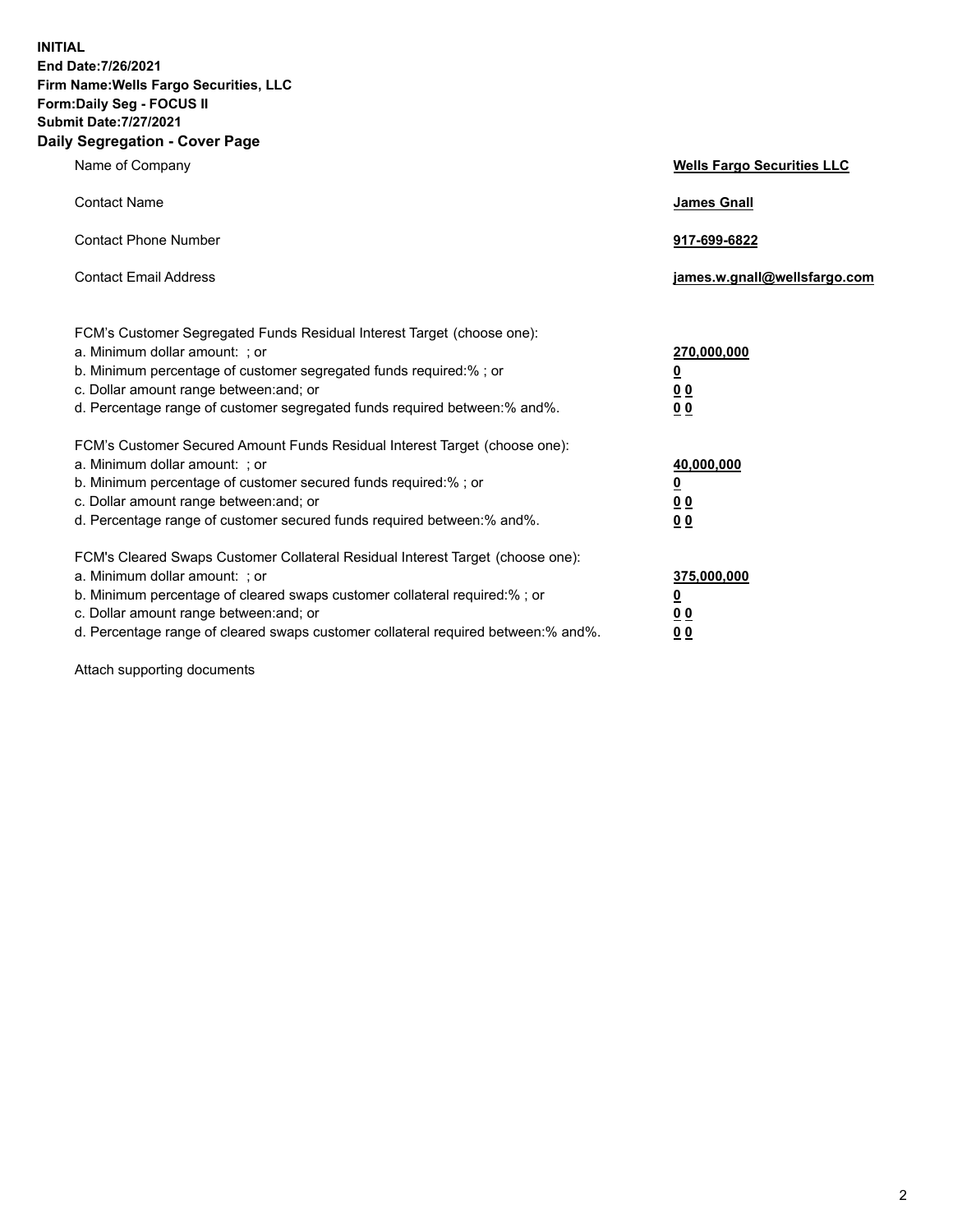**INITIAL End Date:7/26/2021 Firm Name:Wells Fargo Securities, LLC Form:Daily Seg - FOCUS II Submit Date:7/27/2021**

## **Daily Segregation - Secured Amounts**

|    | Foreign Futures and Foreign Options Secured Amounts                                         |                                   |
|----|---------------------------------------------------------------------------------------------|-----------------------------------|
|    | Amount required to be set aside pursuant to law, rule or regulation of a foreign            | $0$ [7305]                        |
|    | government or a rule of a self-regulatory organization authorized thereunder                |                                   |
| 1. | Net ledger balance - Foreign Futures and Foreign Option Trading - All Customers             |                                   |
|    | A. Cash                                                                                     | 235,782,276 [7315]                |
|    | B. Securities (at market)                                                                   | 202,449,397 [7317]                |
| 2. | Net unrealized profit (loss) in open futures contracts traded on a foreign board of trade   | 2,699,116 [7325]                  |
| 3. | Exchange traded options                                                                     |                                   |
|    | a. Market value of open option contracts purchased on a foreign board of trade              | 28 [7335]                         |
|    | b. Market value of open contracts granted (sold) on a foreign board of trade                | -11,258 [7337]                    |
| 4. | Net equity (deficit) (add lines 1. 2. and 3.)                                               | 440,919,559 [7345]                |
| 5. | Account liquidating to a deficit and account with a debit balances - gross amount           | 2,193,654 [7351]                  |
|    | Less: amount offset by customer owned securities                                            | -2,193,168 [7352] 486 [7354]      |
| 6. | Amount required to be set aside as the secured amount - Net Liquidating Equity              | 440,920,045 [7355]                |
|    | Method (add lines 4 and 5)                                                                  |                                   |
| 7. | Greater of amount required to be set aside pursuant to foreign jurisdiction (above) or line | 440,920,045 [7360]                |
|    | 6.                                                                                          |                                   |
|    | FUNDS DEPOSITED IN SEPARATE REGULATION 30.7 ACCOUNTS                                        |                                   |
| 1. | Cash in banks                                                                               |                                   |
|    | A. Banks located in the United States                                                       | 54,872,859 [7500]                 |
|    | B. Other banks qualified under Regulation 30.7                                              | 55,230,071 [7520] 110,102,930     |
|    |                                                                                             | [7530]                            |
| 2. | Securities                                                                                  |                                   |
|    | A. In safekeeping with banks located in the United States                                   | 119,050,779 [7540]                |
|    | B. In safekeeping with other banks qualified under Regulation 30.7                          | 0 [7560] 119,050,779 [7570]       |
| 3. | Equities with registered futures commission merchants                                       |                                   |
|    | A. Cash                                                                                     | 82,048,183 [7580]                 |
|    | <b>B.</b> Securities                                                                        | 98,410,899 [7590]                 |
|    | C. Unrealized gain (loss) on open futures contracts                                         | -54,956,254 [7600]                |
|    | D. Value of long option contracts                                                           | 28 [7610]                         |
|    | E. Value of short option contracts                                                          | -11,258 [7615] 125,491,598 [7620] |
| 4. | Amounts held by clearing organizations of foreign boards of trade                           |                                   |
|    | A. Cash                                                                                     | $0$ [7640]                        |
|    | <b>B.</b> Securities                                                                        | $0$ [7650]                        |
|    | C. Amount due to (from) clearing organization - daily variation                             | $0$ [7660]                        |
|    | D. Value of long option contracts                                                           | $0$ [7670]                        |
|    | E. Value of short option contracts                                                          | 0 [7675] 0 [7680]                 |
| 5. | Amounts held by members of foreign boards of trade                                          |                                   |
|    | A. Cash                                                                                     | 49,675,983 [7700]                 |
|    | <b>B.</b> Securities                                                                        | 205,114,336 [7710]                |
|    | C. Unrealized gain (loss) on open futures contracts                                         | 51,695,701 [7720]                 |
|    | D. Value of long option contracts                                                           | $0$ [7730]                        |
|    | E. Value of short option contracts                                                          | 0 [7735] 207,134,054 [7740]       |
| 6. | Amounts with other depositories designated by a foreign board of trade                      | 0 [7760]                          |
| 7. | Segregated funds on hand                                                                    | $0$ [7765]                        |
| 8. | Total funds in separate section 30.7 accounts                                               | 561,779,361 [7770]                |
| 9. | Excess (deficiency) Set Aside for Secured Amount (subtract line 7 Secured Statement         | 120,859,316 [7380]                |
|    | Page 1 from Line 8)                                                                         |                                   |

- 10. Management Target Amount for Excess funds in separate section 30.7 accounts **40,000,000** [7780]
- 11. Excess (deficiency) funds in separate 30.7 accounts over (under) Management Target **80,859,316** [7785]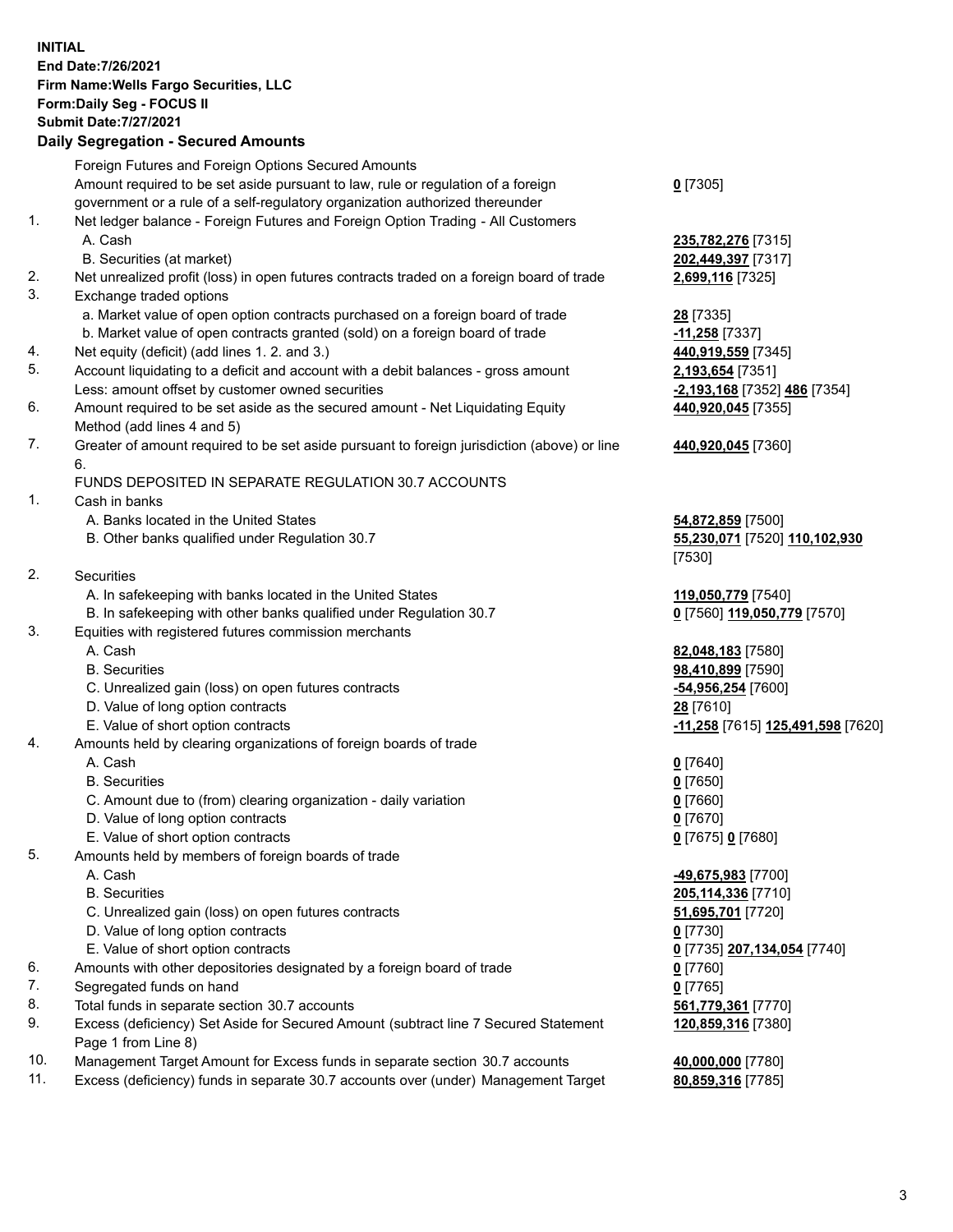**INITIAL End Date:7/26/2021 Firm Name:Wells Fargo Securities, LLC Form:Daily Seg - FOCUS II Submit Date:7/27/2021 Daily Segregation - Segregation Statement** SEGREGATION REQUIREMENTS(Section 4d(2) of the CEAct) 1. Net ledger balance A. Cash **4,017,532,647** [7010] B. Securities (at market) **1,972,352,900** [7020] 2. Net unrealized profit (loss) in open futures contracts traded on a contract market **-1,197,432,260** [7030] 3. Exchange traded options A. Add market value of open option contracts purchased on a contract market **2,070,670,099** [7032] B. Deduct market value of open option contracts granted (sold) on a contract market **-2,019,479,395** [7033] 4. Net equity (deficit) (add lines 1, 2 and 3) **4,843,643,991** [7040] 5. Accounts liquidating to a deficit and accounts with debit balances - gross amount **40,201,175** [7045] Less: amount offset by customer securities **-40,190,251** [7047] **10,924** [7050] 6. Amount required to be segregated (add lines 4 and 5) **4,843,654,915** [7060] FUNDS IN SEGREGATED ACCOUNTS 7. Deposited in segregated funds bank accounts A. Cash **123,936,971** [7070] B. Securities representing investments of customers' funds (at market) **380,232,071** [7080] C. Securities held for particular customers or option customers in lieu of cash (at market) **859,376,439** [7090] 8. Margins on deposit with derivatives clearing organizations of contract markets A. Cash **1,970,295,328** [7100] B. Securities representing investments of customers' funds (at market) **900,101,171** [7110] C. Securities held for particular customers or option customers in lieu of cash (at market) **1,112,976,461** [7120] 9. Net settlement from (to) derivatives clearing organizations of contract markets **-48,286,169** [7130] 10. Exchange traded options A. Value of open long option contracts **2,070,670,099** [7132] B. Value of open short option contracts **-2,019,479,395** [7133] 11. Net equities with other FCMs

- A. Net liquidating equity **0** [7140]
	- B. Securities representing investments of customers' funds (at market) **0** [7160]

C. Securities held for particular customers or option customers in lieu of cash (at market)

- 12. Segregated funds on hand **0** [7150]
- 13. Total amount in segregation (add lines 7 through 12) **5,349,822,976** [7180]
- 14. Excess (deficiency) funds in segregation (subtract line 6 from line 13) **506,168,061** [7190]
- 15. Management Target Amount for Excess funds in segregation **270,000,000** [7194]
- 16. Excess (deficiency) funds in segregation over (under) Management Target Amount Excess

**0** [7170]

**236,168,061** [7198]